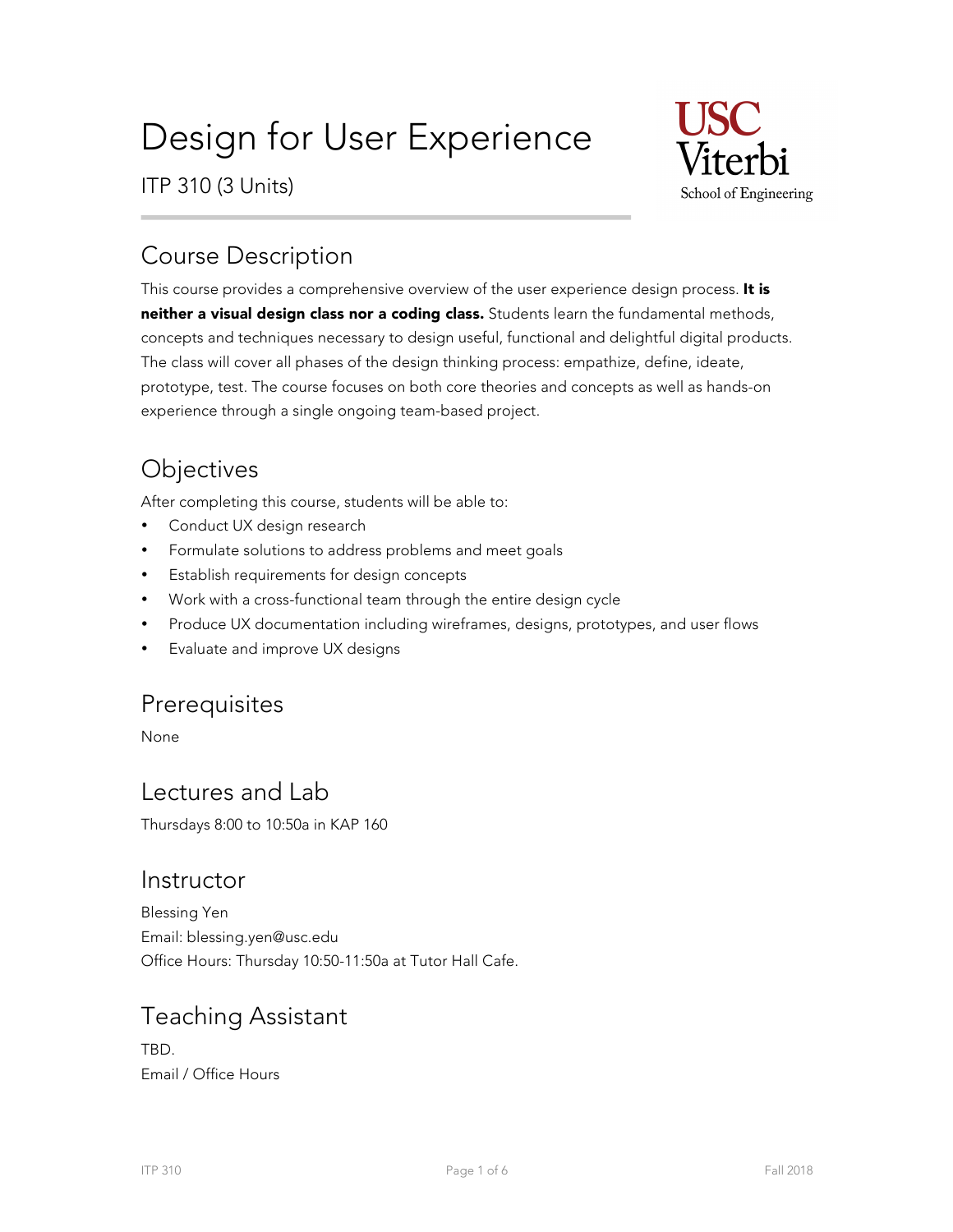# Tools

Students will be using the current leading tools in the industry, Sketch, InVision, and Figma. We will be using Slack for all class communications and assignments.

# Textbook

This class covers a great deal of territory, so no single textbook can cover it all. The following textbooks provide important background, and will be used as reference material:

- o Krug, Steve (2014). *Don't Make Me Think, Revisited: A Common Sense Approach to Web Usability*. New Riders. ISBN-10 0321965515
- o Chandler, Carolyn (2013). *Adventures in Experience Design*. New Riders. ISBN-10 0321934040.
- o Norman, Don (2013). *The Design of Everyday Things: Revised and Expanded Edition*. Basic Books. ISBN-10 0465050654.

# Project

For a hands-on experience, there will be a semester-long group project assignment. Each group must have between 3 and 4 members. Each group works on designing a new web or mobile product. At the end of the semester, each group presents their designs.

# Grading

The weight of the graded material during the semester is listed below:

| Labs                 | 10% |                               |
|----------------------|-----|-------------------------------|
| Homework             | 20% |                               |
| Participation        | 20% | (Attendance, group, in-class) |
| Quizzes              | 10% |                               |
| Exam                 | 25% |                               |
| <b>Final Project</b> | 15% |                               |

### Assignments

Assignments will be posted in our class Slack assignment channel and turned in through each team's channel. It is your responsibility to submit assignments on or before the due date. Assignments turned in up to 24 hours late will have 15% of the total points deducted from the graded score. Assignments turned in 24-48 hours late will have 30% of the total points deducted from the graded score. Assignments turned in past 48 hours and up to 5 days late will have 50% of the total points deducted from the graded score. It is the responsibility of the student to contact the grader when posting late projects.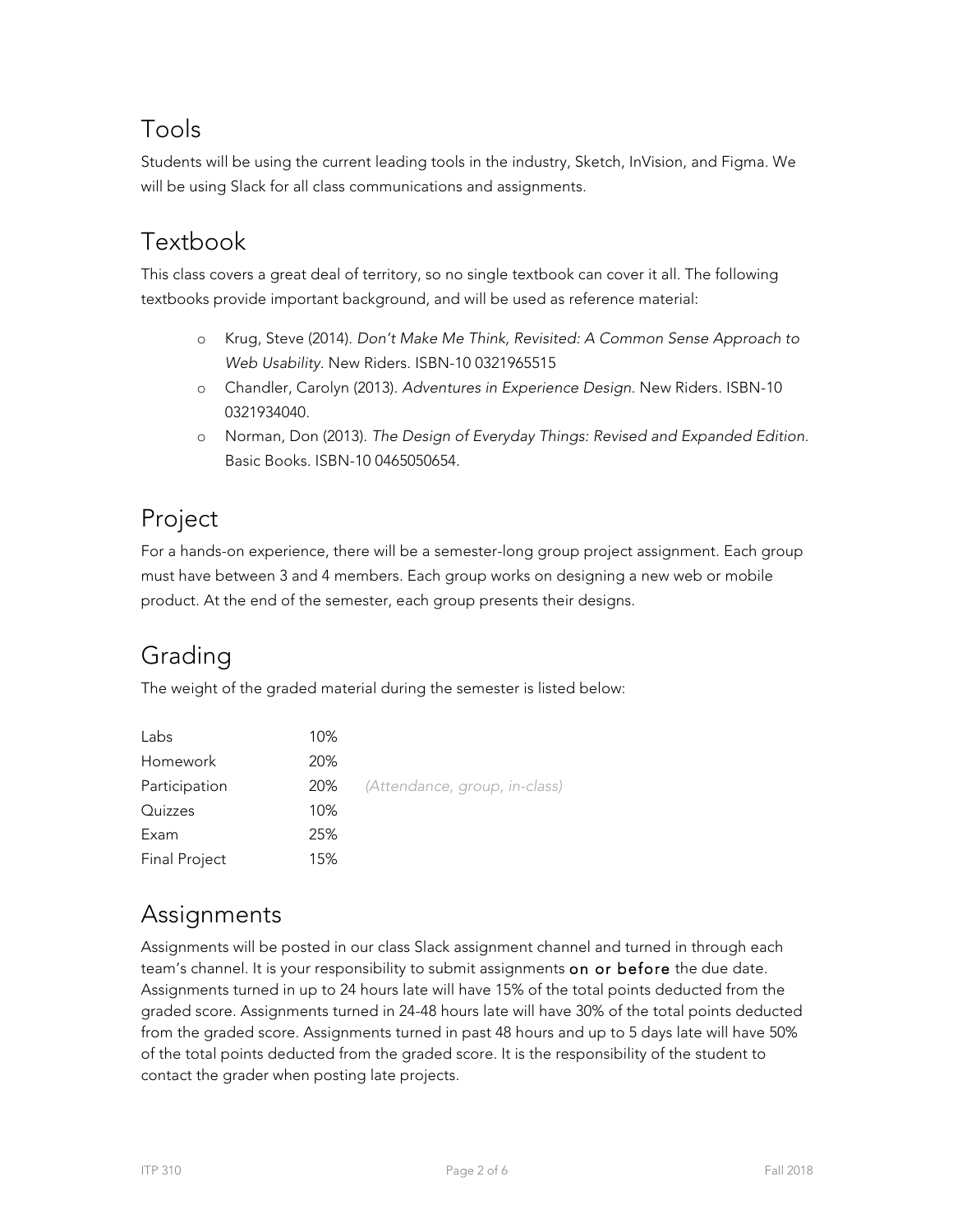### Policies

- The use of mobile devices or computers is not permitted during the exam.
- All team members must participate in any group assignments and the project presentation.
- No make-up exams will be offered. No make-up project presentations will be offered.

### Course Outline

Week 1 (Aug 23) Introduction and UX Design 101

Week 2 (Aug 30) Design Thinking

Week 3 (Sep 6) Market Research (Value)

Week 4 (Sep 13) Design Research (Needs)

Week 5 (Sep 20) Storytelling

Week 6 (Sep 27) Sketching & Ideation

Week 7 (Oct 4) Design Principles

Week 8 (Oct 11) Guest Lecture

Week 9 (Oct 18) Architecture & Wireframes

Week 10 (Oct 25) Visual Design

Week 11 (Nov 1) Mockups

Week 12 (Nov 8) Prototypes

Week 13 (Nov 15) Testing and Validation

Thanksgiving break

Week 15 (Nov 29) Final Exam

Finals Week (Dec 6) Project Presentations

### Incomplete and Missing Grades

University Grading Handbook, located at https://arr.usc.edu/forms/ARR\_Grade\_Handbook.pdf contains details on incomplete and missing grades, as well as other grading concerns.

A grade of Missing Grade (MG) should only be assigned in unique or unusual situations such as for those cases in which a student does not complete work for the course before the semester ends. All missing grades must be resolved by the instructor through the Correction of Grade Process. One calendar year is allowed to resolve a MG. If an MG is not resolved [within] one year, the grade is changed to UW (Unofficial Withdrawal) and will be calculated into the grade point average as zero grade points.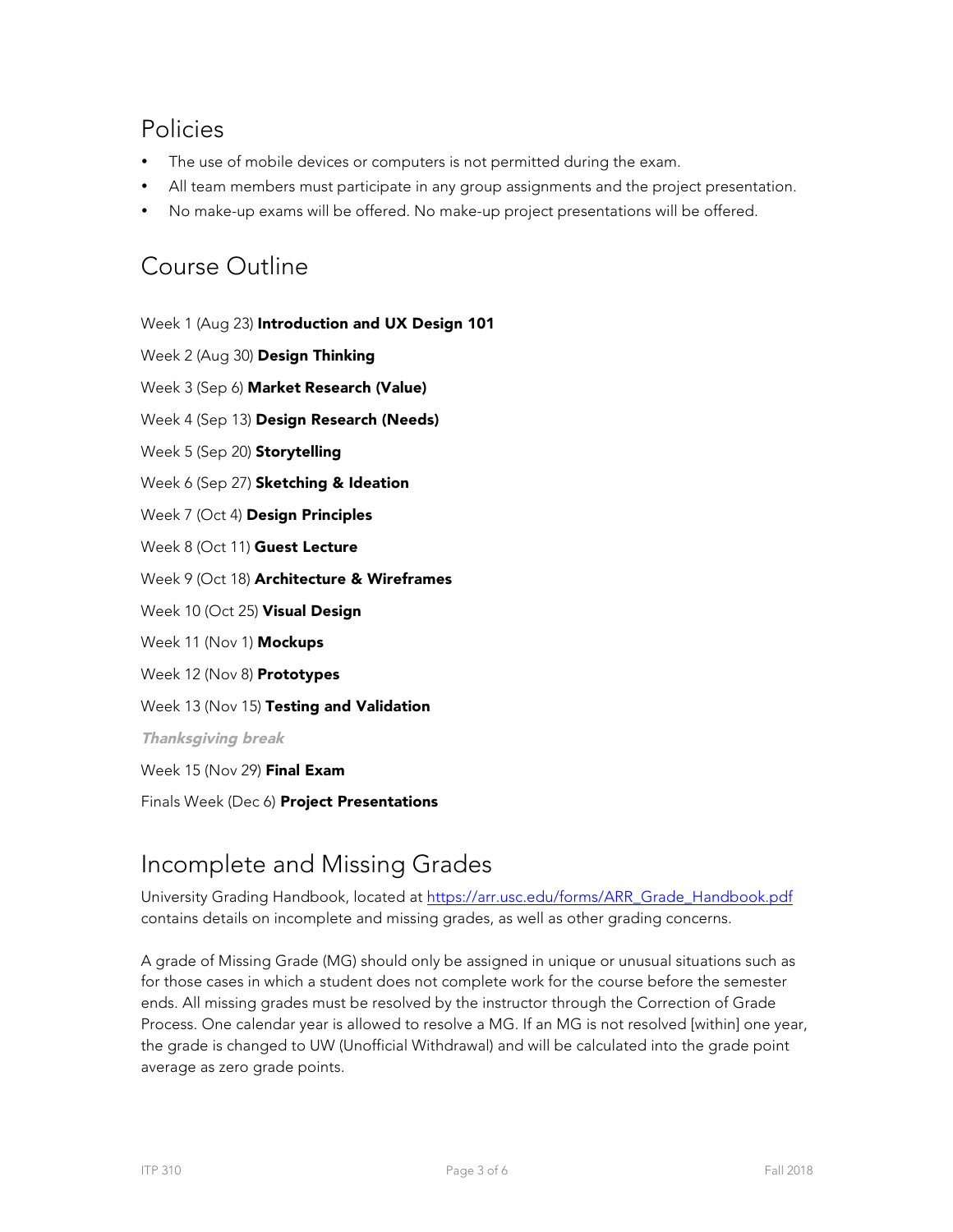A grade of Incomplete (IN) is assigned when work is not completed because of documented illness or other 'emergency' occurring after the twelfth week of the semester (or 12th week equivalency for any course scheduled for less than 15 weeks).

# Students with Disabilities

*The Office of Disability Services and Programs*, information at *http://dsp.usc.edu* provides certification for students with disabilities and helps arrange the relevant accommodations. Any student requesting academic accommodations based on a disability is required to register with Disability Services and Programs (DSP) each semester. A letter of verification for approved accommodations can be obtained from DSP.

Please be sure the letter is delivered to your course instructor as early in the semester as possible. If you need accommodations for an exam, the form needs to be given to the instructor at least two weeks before the exam, but preferably at the beginning the semester.

# Academic Conduct

USC seeks to maintain an optimal learning environment. General principles of academic honesty include the concept of respect for the intellectual property of others, the expectation that individual work will be submitted unless otherwise allowed by an instructor, and the obligations both to protect one's own academic work from misuse by others as well as to avoid using another's work as one's own. All students are expected to understand and abide by these principles.

Plagiarism – presenting someone else's ideas as your own, either verbatim or recast in your own words – is a serious academic offense with serious consequences. Please familiarize yourself with the discussion of plagiarism in SCampus in Part B, Section 11, "Behavior Violating University Standards" https://policy.usc.edu/scampus-part-b/ . Other forms of academic dishonesty are equally unacceptable. See additional information in SCampus and university policies on scientific misconduct, http://policy.usc.edu/scientific-misconduct.

Academic integrity tutorials can be found at https://libraries.usc.edu/research/reference-tutorials

If the instructor, a grader, or a lab assistant suspects you of academic dishonesty, it has to be reported to SJACS (https://sjacs.usc.edu). Do not share lab assignments with another student. Do not submit another student's work as your own. Do not look at other students' papers during exams. Do not leave the room during an exam without permission. Do not cheat! As Trojans, we are faithful, scholarly, skillful, courageous, and ambitious.

# Emergency Preparedness

If an officially declared emergency makes travel to campus infeasible, *USC Emergency Information*, information at http://emergency.usc.edu/, will provide safety and other updates, including ways in which instruction will be continued by means of blackboard, teleconferencing, and other technology.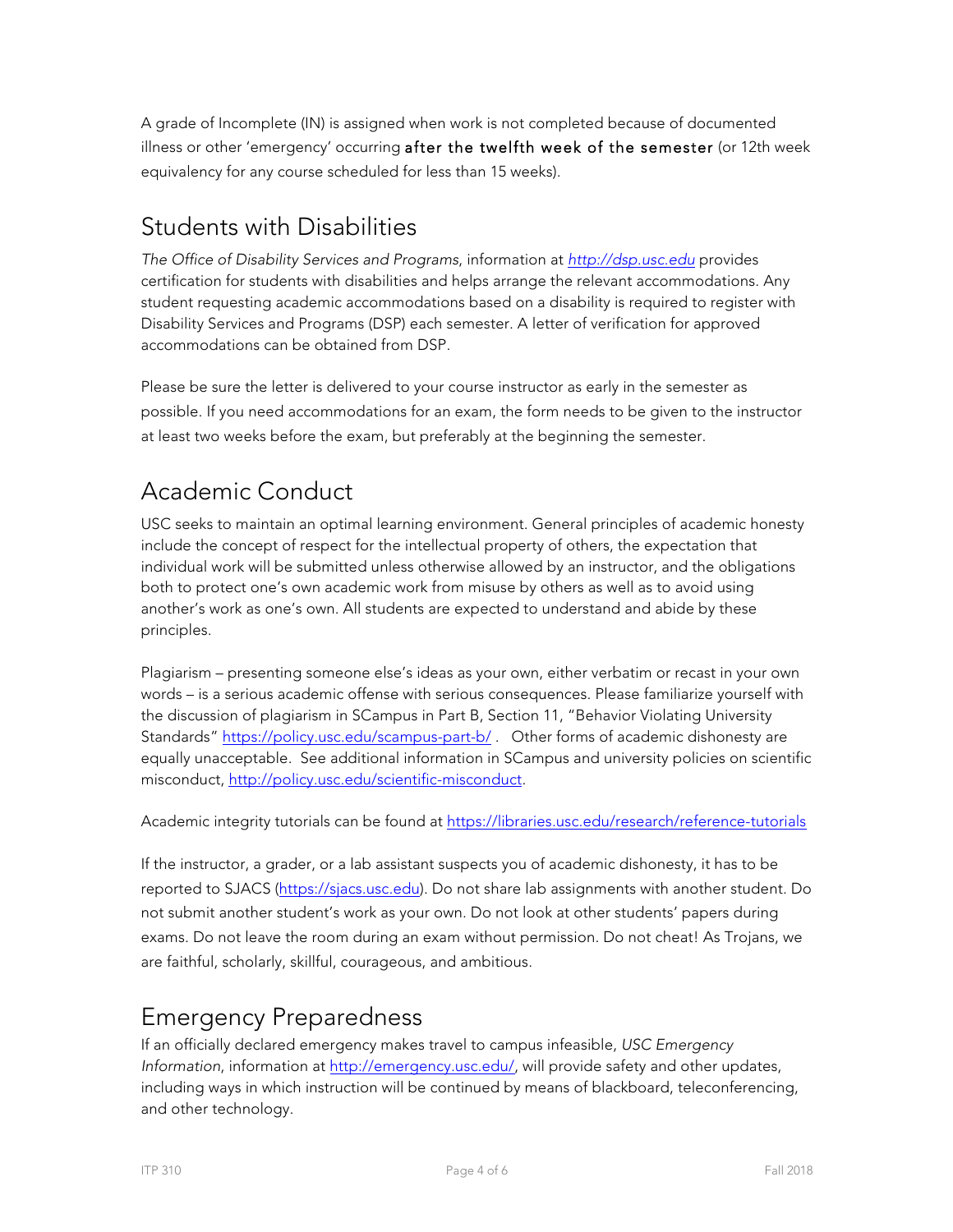# Support Systems

ITP offers open lab use for all students enrolled in ITP classes. These open labs are held beginning the second week of classes through the last week of classes. Hours are at https://itp.usc.edu/current-students/open-lab-schedule/. In addition, ITP has a laptop loaner program for students who may need temporary use of a laptop in order to complete an assignment.

Discrimination, sexual assault, and harassment are not tolerated by the university.

#### Student Counseling Services (SCS) - (213) 740-7711 – 24/7 on call

Free and confidential mental health treatment for students, including short-term psychotherapy, group counseling, stress fitness workshops, and crisis intervention. https://engemannshc.usc.edu/counseling/

#### National Suicide Prevention Lifeline - 1-800-273-8255

Provides free and confidential emotional support to people in suicidal crisis or emotional distress 24 hours a day, 7 days a week. http://www.suicidepreventionlifeline.org

Relationship and Sexual Violence Prevention Services (RSVP) - (213) 740-4900 - 24/7 on call Free and confidential therapy services, workshops, and training for situations related to genderbased harm. https://engemannshc.usc.edu/rsvp/

#### Sexual Assault Resource Center

For more information about how to get help or help a survivor, rights, reporting options, and additional resources, visit the website: http://sarc.usc.edu/

#### Office of Equity and Diversity (OED)/Title IX Compliance - (213) 740-5086

Works with faculty, staff, visitors, applicants, and students around issues of protected class. https://equity.usc.edu/

#### Bias Assessment Response and Support

Incidents of bias, hate crimes and microaggressions need to be reported allowing for appropriate investigation and response. https://studentaffairs.usc.edu/bias-assessment-response-support/

#### Student Support and Advocacy – (213) 821-4710

Assists students and families in resolving complex issues adversely affecting their success as a student EX: personal, financial, and academic. https://studentaffairs.usc.edu/ssa/

#### Diversity at USC

Information on events, programs and training, the Diversity Task Force (including representatives for each school), chronology, participation, and various resources for students. https://diversity.usc.edu/

#### USC Emergency Information